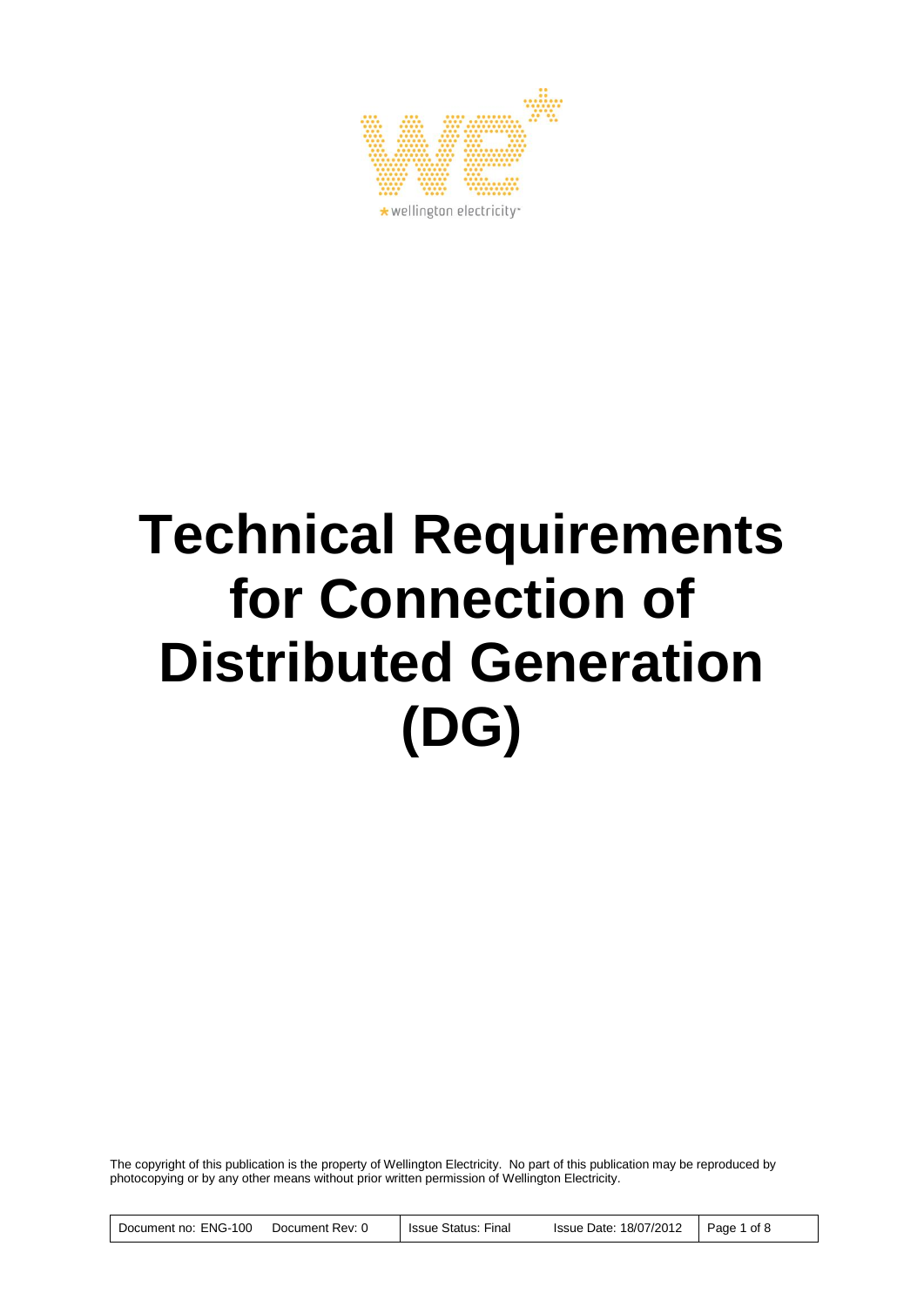# **Contents**

| $\overline{2}$ |  |
|----------------|--|
| 3              |  |
| 4              |  |
| 5              |  |
| 6              |  |
| 7              |  |
| 8              |  |
| 9              |  |
| 10             |  |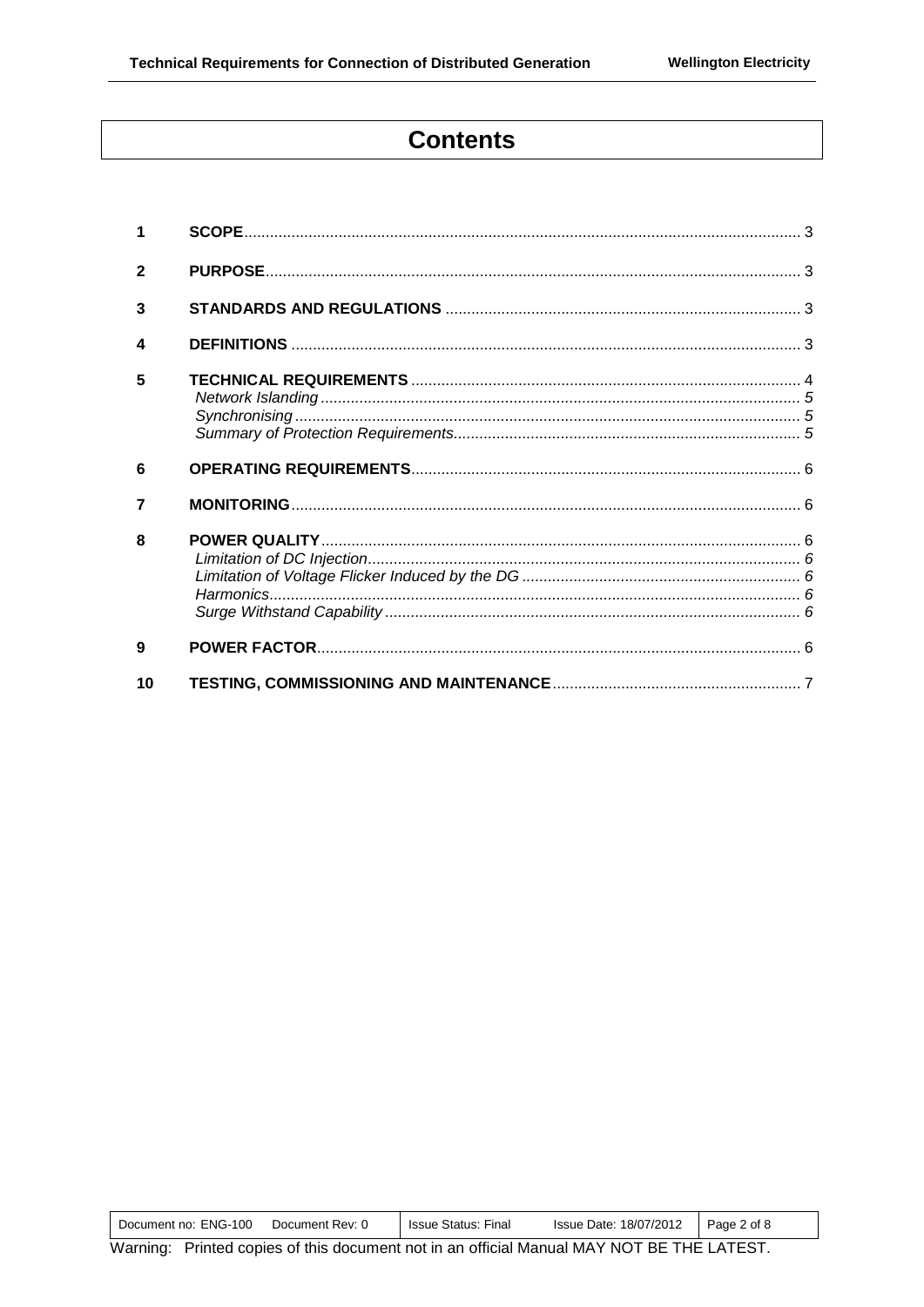# **1 SCOPE**

This document establishes technical criteria and requirements for interconnection of distributed generation (DG) with Wellington Electricity's electric power systems.

# **2 PURPOSE**

This document defines requirements relevant to the performance, operation, testing, safety and maintenance of distributed generation connected to Wellington Electricity's network.

# **3 STANDARDS AND REGULATIONS**

All electrical apparatus, materials and wiring supplied shall comply with the latest edition of the New Zealand Electricity Act and the Electricity Codes of Practice.

All Equipment shall conform to the latest editions of the Standards listed below.

| <b>Standards</b>      | <b>Title</b>                                                                                                                                                                                                                                                                                    |
|-----------------------|-------------------------------------------------------------------------------------------------------------------------------------------------------------------------------------------------------------------------------------------------------------------------------------------------|
| AS 4777.1 - 2005      | Grid Connection of Energy Systems via inverters<br>Part 1: Installation requirements                                                                                                                                                                                                            |
| AS 4777.2 - 2005      | Grid Connection of energy systems via inverters<br>Part 2: Inverter requirements                                                                                                                                                                                                                |
| AS 4777.3 - 2005      | Grid Connection of Energy Systems via inverters<br>Part 3: Grid protection requirements                                                                                                                                                                                                         |
| AS/NZS 61000.3.3:2003 | Electromagnetic compatibility (EMC)<br>Part 3.3: Limits - Limits for Limitation of voltage changes, voltage fluctuations and<br>flicker in public low-voltage supply systems, for equipment with rated current less<br>than or equal to 16A per phase and not subject to conditional connection |
| AS/NZS 61000.3.5:1998 | Electromagnetic compatibility (EMC)<br>Part 3.5: Limits – Limitation of voltage fluctuations and flicker in low-voltage supply<br>systems, for equipment with rated current greater than 16A                                                                                                    |
| AS/NZS 61000.3.6:2001 | Electromagnetic compatibility (EMC)<br>Part 3.7: Limits - Assessment of emission limits for fluctuating loads in MV and HV<br>power systems (IEC 61000-3-7:1996, MOD)                                                                                                                           |
| AS/NZS 61000.3.6:2001 | Electromagnetic compatibility (EMC)<br>Part 3.6: Limits - Assessment of emission limits for distorting loads in MV and HV<br>power systems (IEC 61000-3-6:1996, MOD)                                                                                                                            |
| IEC 60255             | Electrical relays (all relevant standards)                                                                                                                                                                                                                                                      |
| IEC 60068-2           | Environmental testing                                                                                                                                                                                                                                                                           |
| IEEE Std 519-1992     | IEEE Recommended Practices and Requirements for Harmonic Control in Electrical<br><b>Power Systems</b>                                                                                                                                                                                          |

#### **4 DEFINITIONS**

| <b>Circuit Breaker</b>                | A switching device capable of making, carrying, and breaking currents under normal<br>circuit conditions and also making, carrying for a specified time, and breaking<br>currents under specified abnormal conditions such as those of a short circuit. |
|---------------------------------------|---------------------------------------------------------------------------------------------------------------------------------------------------------------------------------------------------------------------------------------------------------|
| <b>Dedicated transformer</b>          | A transformer installed between Wellington Electricity's network and DG network<br>that serves only the DG and attached loads, if any.                                                                                                                  |
| Directional-power relay               | A relay that operates on a predetermined value of power flow in a given direction, or<br>upon reverse power so that, when used with DG in a non-export configuration, it will<br>prevent power flow into the Utility's network.                         |
| <b>Distributed generation</b><br>(DG) | Electric generation facilities connected to the Utility network at the PCC.                                                                                                                                                                             |
| <b>Flicker</b>                        | A variation of input voltage sufficient in duration to allow visual observation of a<br>change in electrical light source intensity.                                                                                                                    |

Warning: Printed copies of this document not in an official Manual MAY NOT BE THE LATEST.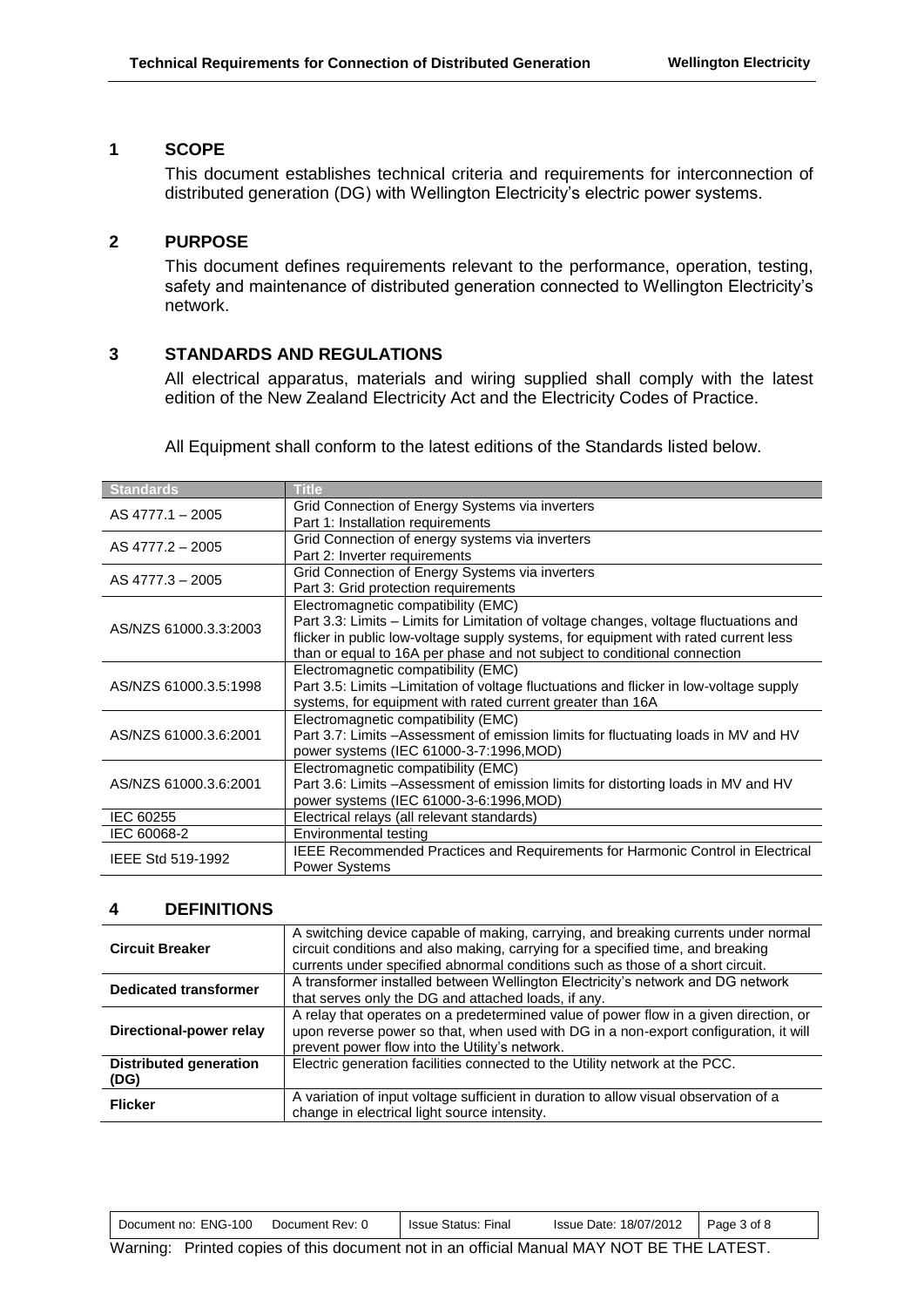| Fault                                           | A physical condition that causes a device, a component, or an element to fail to<br>perform in a required manner, for example, a short-circuit, a broken wire, an<br>intermittent connection.                                                                                                                        |
|-------------------------------------------------|----------------------------------------------------------------------------------------------------------------------------------------------------------------------------------------------------------------------------------------------------------------------------------------------------------------------|
| <b>Frequency</b>                                | The number of complete cycles of sinusoidal variation per unit time.                                                                                                                                                                                                                                                 |
| <b>Harmonic distortion</b>                      | Continuous distortion of the normal sine wave; typically caused by nonlinear loads<br>or by inverters, measured in total harmonic distortion (THD).                                                                                                                                                                  |
| <b>Islanding</b>                                | Is a condition in which a portion of the Wellington Electricity network is energised by<br>one or more DGs through their PCC(s) while electrically separated from the rest of<br>the Wellington Electricity system.                                                                                                  |
| <b>Isolated generation</b>                      | Is a condition where the electrical path at the PCC is open and the DG continues to<br>energise local loads.                                                                                                                                                                                                         |
| <b>Point of Common</b><br><b>Coupling (PCC)</b> | The point at which a DG is connected to Wellington Electricity's network.                                                                                                                                                                                                                                            |
| <b>Power factor</b>                             | Ratio of real to total apparent power (kW/kVA) expressed as a decimal or percent.                                                                                                                                                                                                                                    |
| Voltage-restrained over-<br>current relay       | A protective relay in which the pickup and over-current tripping times are affected by<br>the voltage. This type of relay is used in applications where it is desirable to have<br>the relay change to a lower pickup current and faster tripping curve during<br>conditions where the voltage is lower than normal. |

# **5 TECHNICAL REQUIREMENTS**

# **Availability of Protection**

The DG owner shall ensure that all it's equipment is protected and that all elements of the protection, including associated inter-tripping, are available at all times. Unavailability of the protection will require the DG plant to be taken out of service.

# **DC Functions of Protection Apparatus**

All Protection Apparatus functions shall operate down to a level of 80% of the nominal DC supply voltage.

#### **Protection Flagging, Indication and alarms**

All protective devices supplied to satisfy Wellington Electricity requirements shall be equipped with non-volatile operation indicators or shall be connected to an event recorder. Such indicating, flagging and event recording shall be sufficient to enable the determination, after the fact, of which devices caused a particular trip.

Any failure of the DG owner's tripping supplies, Protection Apparatus and circuit breaker trip coils shall be alarmed within the DG owners installation and operating procedures put in place to ensure that prompt action is taken to remedy such failures.

#### **Trip Supply Supervision Requirements**

All Protection Scheme secondary circuits, where loss of supply would result in Protection Scheme performance being reduced, shall have Trip Supply Supervision.

#### **Co-ordination of Protection Settings**

DG owners shall provide Wellington Electricity with full details of proposed protection settings a minimum of 2 months prior to energisation of DG.

The DG owner shall ensure that all their Protection Settings co-ordinate with existing Wellington Electricity Protection Settings. Where this is not possible, the DG owner will be responsible for the cost of revising Wellington Electricity's settings and upgrading Wellington Electricity equipment, where required.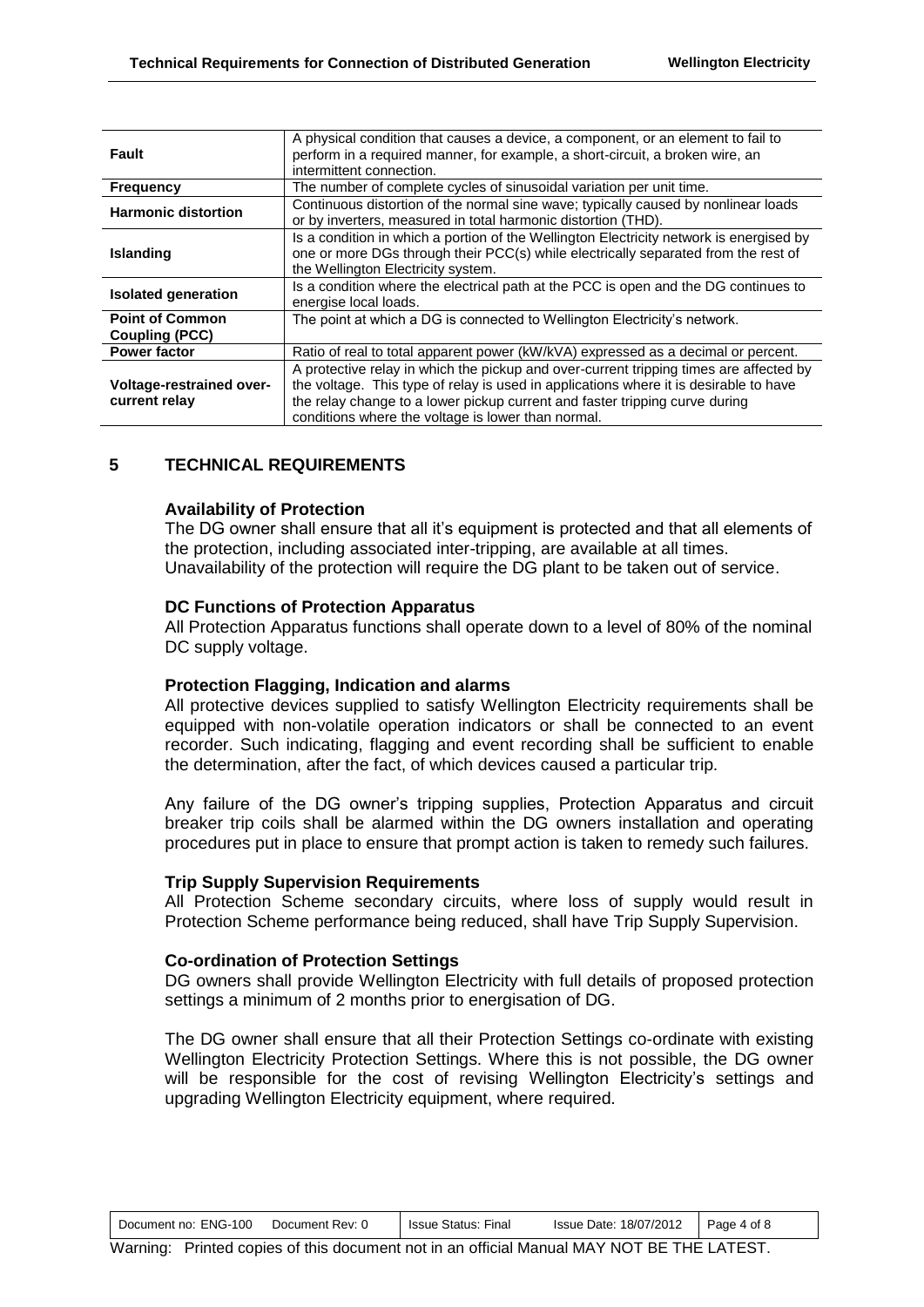#### **Network Islanding**

The DG owner shall not supply power to Wellington Electricity's network during any outages of the system. The DG may be operated during such outages to supply the customers own load, only with an open tie to Wellington Electricity's network.

A DG owner that does not operate in parallel with Wellington Electricity's network is not subject to these requirements.

The DG shall cease to energise the Wellington Electricity network within two (2) seconds of the formation of an island.

#### **Synchronising**

The DG shall provide and install automatic synchronising at the generator circuit breakers. Check synchronising shall be provided on all generator circuit breakers and any other circuit breakers, unless interlocked, that are capable of connecting DG plant to Wellington Electricity's network.

Prior to the initial synchronization of the DG to the distribution network, the DG owner and Wellington Electricity shall agree on the operational procedures necessary for synchronization.

Check Synchronising Interlocks shall include a feature such that circuit breaker closure via the Check Synchronism Interlock is not possible if the permissive closing contact is closed prior to the circuit breaker close signal being generated.

In addition, the Check Synchronising Interlocks shall be installed on all DG owners' circuit breakers capable of out-of-synchronism closure, unless otherwise interlocked.

|                                                        | <b>DISTRIBUTED GENERATION SIZE</b> |                                  |                                   |                                          |                                        |                                  |
|--------------------------------------------------------|------------------------------------|----------------------------------|-----------------------------------|------------------------------------------|----------------------------------------|----------------------------------|
| <b>REQUIREMENTS</b>                                    | <b>10kW</b><br>or less             | <b>11kW</b><br>to<br><b>50kW</b> | <b>51kW</b><br>to<br><b>100kW</b> | <b>101kW</b><br>to<br>500 <sub>k</sub> W | 501 <sub>k</sub> W<br>to<br>1000k<br>W | 1001k<br>W <sub>to</sub><br>5MVA |
| <b>Generator Circuit Breaker</b>                       | ✓                                  | ✓                                | ✓                                 | ✓                                        | $\checkmark$                           | ✓                                |
| <b>Dedicated Transformer</b>                           |                                    | ✓                                | ✓                                 | ✓                                        | ✓                                      | ✓                                |
| <b>Disconnect Switch</b>                               | ✓                                  | ✓                                | ✓                                 |                                          |                                        |                                  |
| Over-voltage Protection                                | ✓                                  | ✓                                | ✓                                 | ✓                                        | ✓                                      | ✓                                |
| <b>Under-voltage Protection</b>                        |                                    | ✓                                | ✓                                 | $\checkmark$                             | $\checkmark$                           | ✓                                |
| <b>Over-frequency Protection</b>                       | ✓                                  | ✓                                | ✓                                 |                                          |                                        |                                  |
| <b>Under-frequency Protection</b>                      | ✓                                  | ✓                                | ✓                                 | ✓                                        | ✓                                      | ✓                                |
| Earth-fault protection                                 |                                    |                                  | ✓                                 | ✓                                        | ✓                                      |                                  |
| Over-current Voltage Restraint<br>Protection           |                                    |                                  |                                   |                                          | ✓                                      |                                  |
| Neutral Voltage Displacement<br>Protection             |                                    | ✓                                | ✓                                 | ✓                                        | ✓                                      | ✓                                |
| Synchronisation                                        | ✓                                  | ✓                                | ✓                                 | ✓                                        | ✓                                      | ✓                                |
| Loss of mains                                          | ✓                                  | ✓                                | ✓                                 | ✓                                        | ✓                                      |                                  |
| Power factor or Voltage<br><b>Regulation Equipment</b> |                                    |                                  | ✓                                 | ✓                                        | ✓                                      |                                  |
| <b>Fault Interrupting Devices</b>                      |                                    |                                  |                                   |                                          |                                        |                                  |

#### **Summary of Protection Requirements**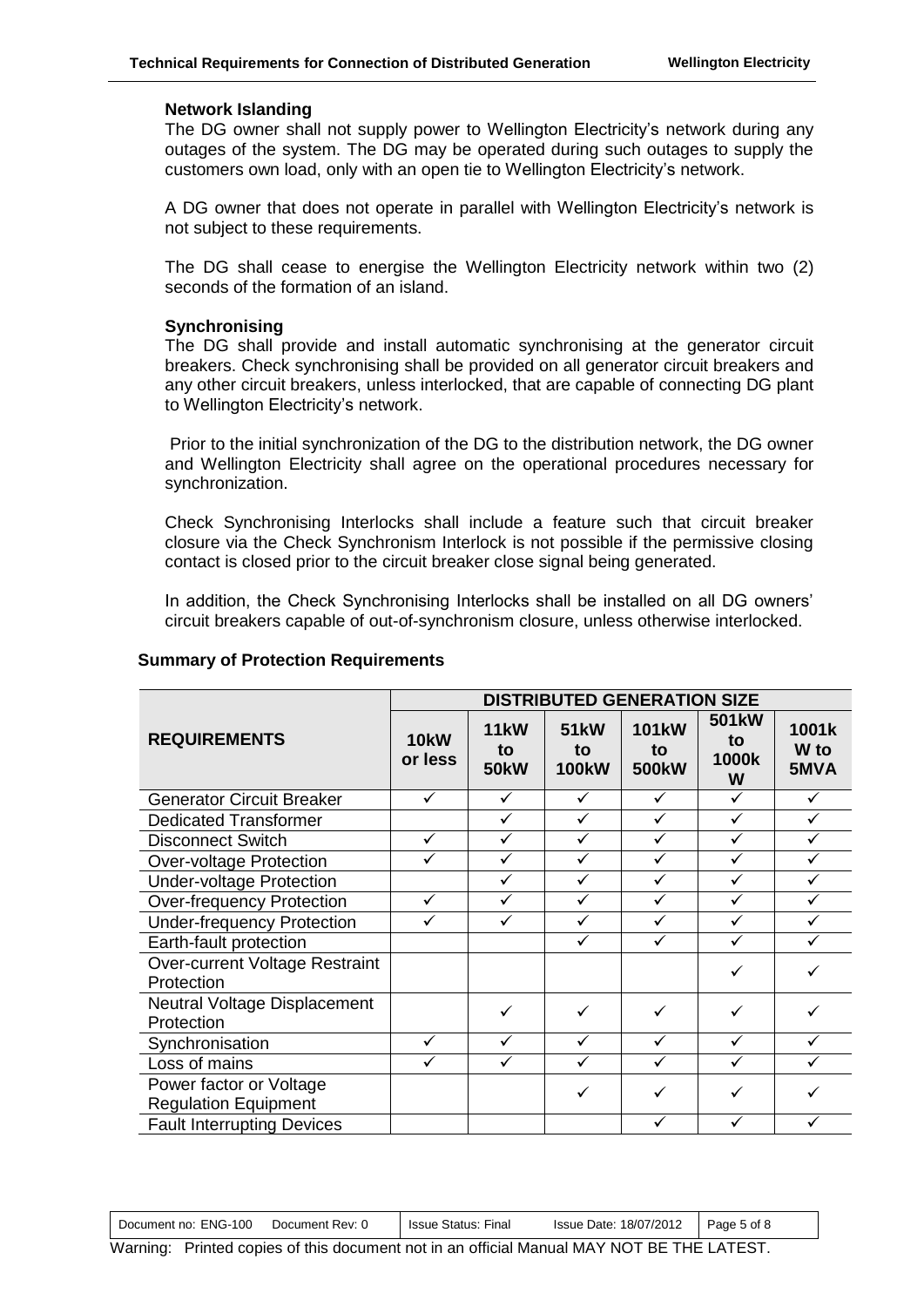# **6 OPERATING REQUIREMENTS**

The DG owner shall provide a 24-hour telephone contact(s).

#### **7 MONITORING**

Provisions to monitor voltage and frequency on Wellington Electricity's network side of the PCC and isolation device status shall be provided at the PCC. Monitoring is not required for aggregate DG of 250 kVA or less at a single PCC.

# **8 POWER QUALITY**

# **Limitation of DC Injection**

The DG should not inject DC current greater than 0.5% of full rated inverter output current into the PCC.

# **Limitation of Voltage Flicker Induced by the DG**

DG shall not cause a voltage flicker level greater than emission allocations based on AS/NZS 61000.3.3, AS/NZS 61000.3.5 and AS/NZS 61000.3.7. The capacity of the DG shall be considered in the same as capacity of load when applying these standards.

#### **Harmonics**

The DG shall not cause emission or injection of harmonic currents into the distribution network (230 V – 66,000 V) greater than emission allocations limits in the table below:

| Odd harmonic order<br>number      | Limit for each individual odd harmonic current based on<br>percentage of maximum power generation current<br>(fundamental frequency component) at PCC |
|-----------------------------------|-------------------------------------------------------------------------------------------------------------------------------------------------------|
| $3^{rd} - 9^{th}$                 | $<$ 4%                                                                                                                                                |
| $11^{th} - 15^{th}$               | $2\%$                                                                                                                                                 |
| $17^{th} - 21^{st}$               | < 1.5%                                                                                                                                                |
| $23^{\text{rd}} - 33^{\text{rd}}$ | < 0.6%                                                                                                                                                |
| Above 33rd                        | <0.3%                                                                                                                                                 |
| Even harmonics in<br>above ranges | <25% of respective odd harmonic limits listed above.                                                                                                  |

#### **Surge Withstand Capability**

The interconnection system shall have a surge withstand capability, both oscillatory and fast transient, in accordance with the test levels of IEEE/ANSI C62.41 category B3. The protective function equipment shall have a surge withstand capability, both oscillatory and fast transient, in accordance IEC 60255.

# **9 POWER FACTOR**

If the power factor, as measured at the point of common coupling, is less than 0.95 (leading or lagging), the method of power factor correction necessitated by the installation of the generator will be negotiated with Wellington Electricity as a commercial item.